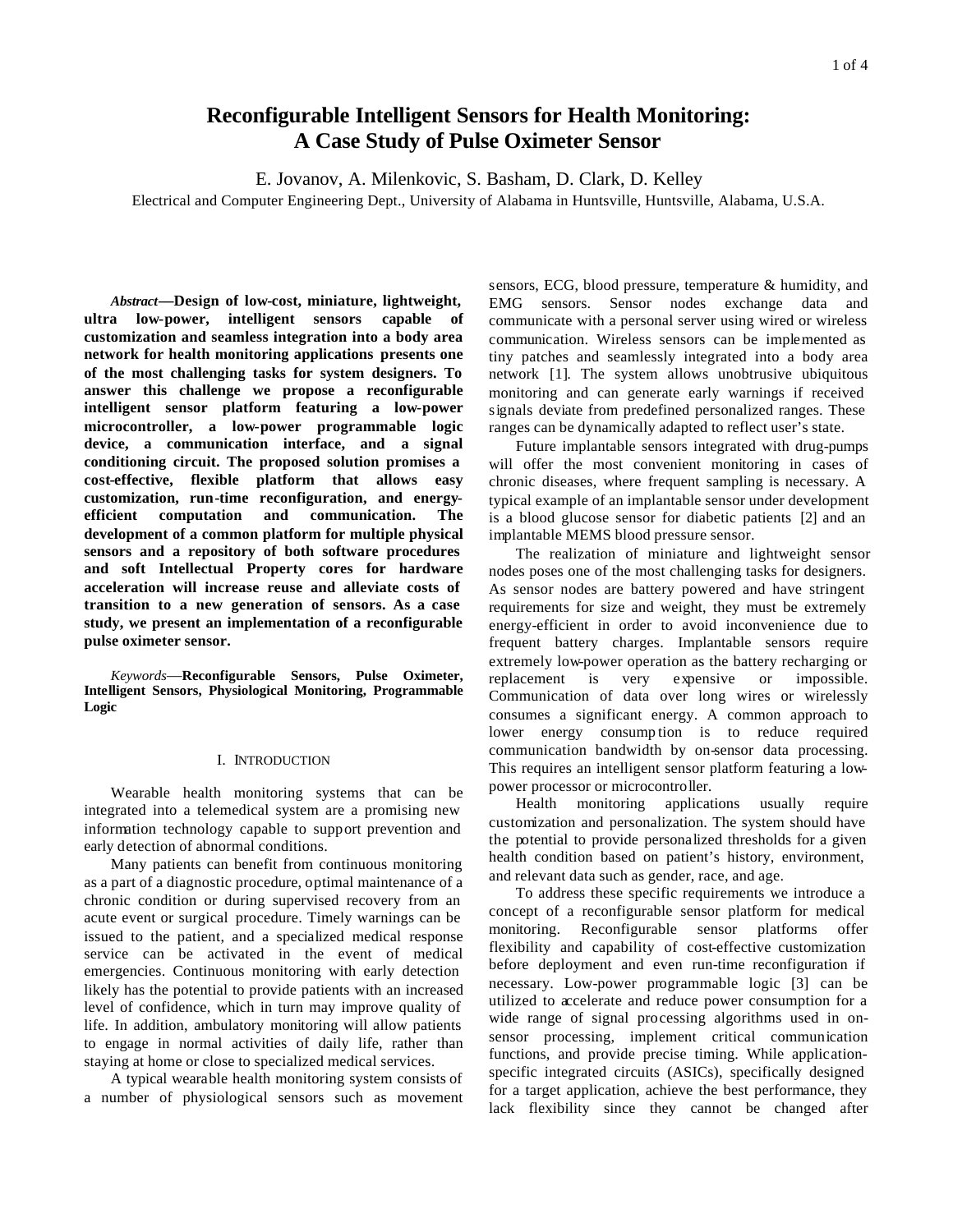deployment or the cost of that change will make it impractical. Processor-based systems guarantee flexibility since a simple program will yield a change in the system's functionality. The downside of the microprocessor-based systems is that performance may suffer and power consumption increases. Sensor platforms with programmable logic are aimed to fill the gap between hardware inflexibility and software inefficiency.

In this paper we describe a reconfigurable intelligent sensor platform capable of supporting a wide range of medical monitoring applications and dynamic reconfiguration according to the change of patient condition or operating environment. The design of the initial sensor platform relies on commercially available off-the-shelf (COTS) technology. As a case study we describe our implementation of a reconfigurable intelligent photoplethysmography sensor.

#### II. METHODS

Pulse oximetry is widely used as a noninvasive, easy to use, and accurate method of estimation of peripheral blood flow, blood oxygen saturation, heart rate, and pulse amplitude [4]. However, various probes and applications require specific signal conditioning, for example ear probe vs. finger probe or children vs. adult probe.

The proposed reconfigurable sensor platform provides a common, flexible platform for a variety of physiological sensors and facilitates dynamic sensor node changes. This approach offers flexibility, customization, and seamless system integration. Moreover, possibility of code migration and hardware reconfiguration allow building of sensors that can be reconfigured after deployment or in run-time in order to adjust to new environment conditions and/or patient conditions. In addition, reconfigurable logic provides hardware acceleration of critical signal processing procedures and communication protocols, as well as precise timing for signal conditioning circuits. These decrease processing time and reduce power consumption. The reconfiguration can be triggered on-request or self-initiated. The self-initiated reconfiguration is based on parameters of a body area network or sensor platforms, such as signal to



Fig. 1. Reconfigurable Medical Sensor Platform

2 of 4

noise ratio, battery status, precision of the measurements, and level of security.

In addition to these benefits, the development of a common platform that can be customized will increase reuse and cost-effic iency, since the common core platform can support multiple physical sensors. The envisioned repository of both software procedures and soft Intellectual Property (IP) cores for hardware acceleration will shorten design and test cycles for sensor platforms, as well as alleviate costs of transition to a new generation of sensor networks.

The proposed reconfigurable sensor platform (Figure 1) includes a comb ination of programmable logic and a general-purpose low-power microcontroller/processor. The general-purpose processor executes algorithms not suitable for the programmable logic, reconfigures the programmable logic during run-time, and controls the whole system. The programmable device consists of an array of computational elements known as logic blocks, a set of routing elements, and a set of input/output cells. Their functionality is determined using configuration bits [5]. The programmable logic device generates control signals and accelerates critical streaming data processing and communication tasks.

### III. RESULTS

The goal of this design project was to develop a portable, low-power, reconfigurable pulse oximeter platform. Our goal was to increase sensitivity and performance of the existing pulse oximeter devices (6), [7]), by employing a transimpedance amplifier [4]. Although we currently use standard pulse oximeter probe, the ultimate goal of our project is to develop a reconfigurable platform capable of using an integrated photodiode and transimpedance amplifier, such as OPT101 from Burr-Brown [8]. This configuration would significantly increase the performance and reduce the size of pulse oximeter sensor.

We implemented pulse oximeter in a single printed circuit board, as represented in Figure 2. The sensor consists of three functional units:

- *Signal conditioning circuit* drives red and infrared diode in a probe, amplifies, and conditions signal generated on photodiode.
- *Programmable logic device* generates control signals for the signal conditioning circuit and synchronization signals for the microcontroller.
- *Microcontroller* with integrated AD converter performs AD conversion, filtering, processing, and communication with the monitoring station.

The signal conditioning circuit amplifies a signal from photodiode caused by red and infrared diodes and ambient light [6]. As the pulsatile component of the signal does not exceed a couple of percents of the DC value, we amplify the difference between two consecutive samples to a full AD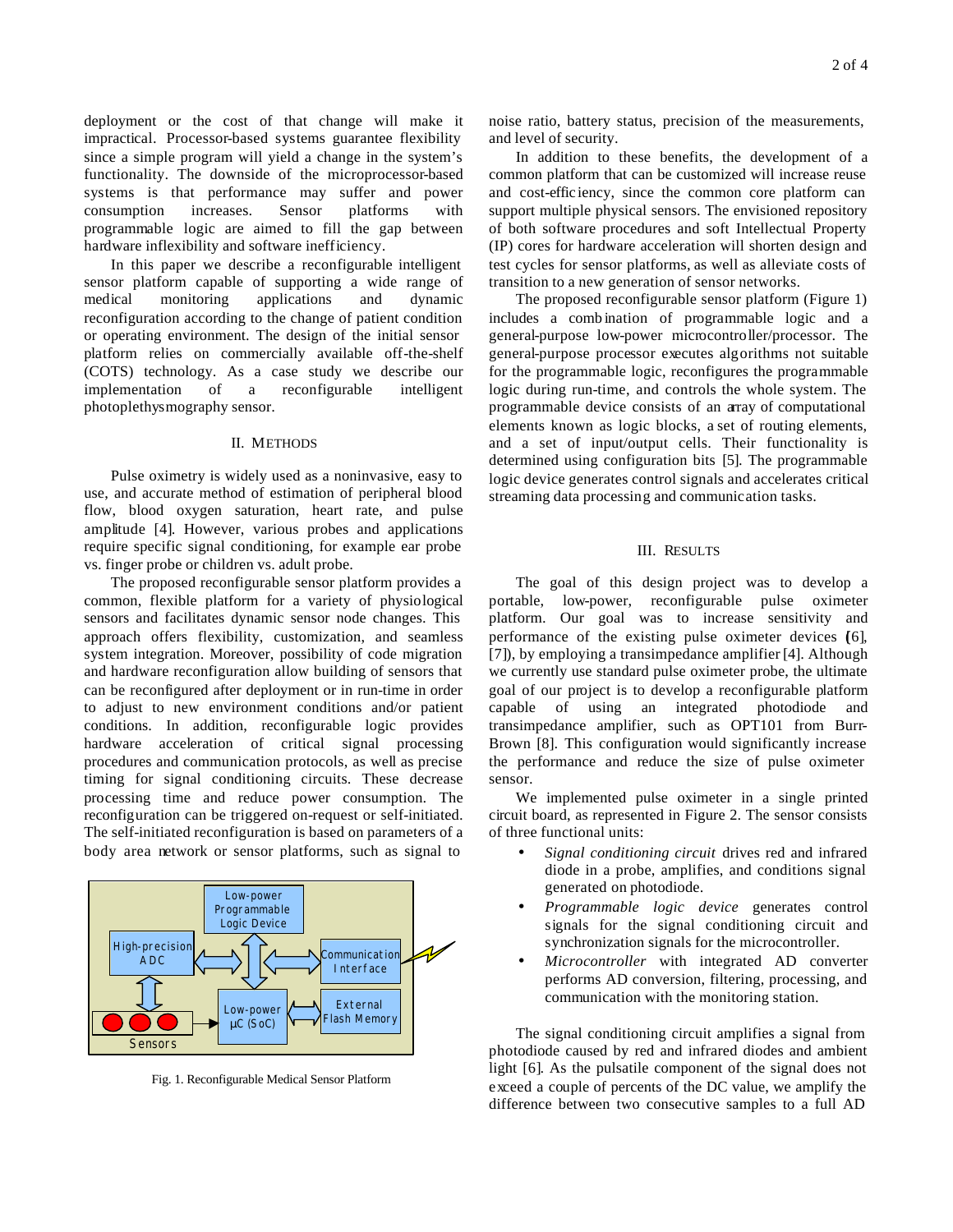

Fig. 2. Reconfigurable Pulse Oximeter Sensor

converter range. The microcontroller is responsible for the signal reconstruction.

In the current configuration we use a Texas Instruments IVC102U transimpedance amplifier to integrate the current from the photodiode in the finger probe worn by the patient. The advantage of integration is better noise immunity. However, any jitter in the timing of control signals will directly generate an undesired variation of the output values. Since the microcontroller is performing different tasks in real-time, measured jitter of control signals generated variation of the output that was not acceptable. Consequently, we had to generate a precise timing using a programmable logic device.

Control signals for the integrator are generated using Xilinx's CoolRunner-II XC2C32 – an ultra low-power CPLD (Complex Programmable Logic Device) [3]. The programmable device is controlled by the microcontroller, and it generates interrupts and status bits used for digital signal processing. Due to a variety of technology advances and an innovative design technique called RealDigital, which enables a chip core solely based on CMOS technology, the CoolRunner-II delivers high performance with the industry's lowest power - a standby current is less than 100 micro amps).

Processed results and/or raw signals are output to a PC workstation using a standard RS-232 serial link. We use a custom application protocol for a specialized real-time monitoring program running on a PC [9]. The monitoring program can represent the results of sensor processing in low power sensor mode or display/save raw data received from sensor for debugging and algorithm development.

The core of our intelligent sensor is a low-power Texas Instruments microcontroller MPS430F149. The microcontroller features a 16-bit architecture, ultra-low power consumption (less than 1 mA in active mode and about ~1 μA in standby mode), 60KB on-chip flash memory, 2KB RAM, 8channels of 12-bit A/D converter, and a dual serial communication controller. Internal microcontroller analog channels monitor battery voltage and temperature. Therefore, the sensor is capable of reporting the battery status and temperature to the monitoring program. The microcontroller can directly control JTAG interface of the programmable device -- therefore allowing reconfiguration of the programmable logic.

#### IV. DISCUSSION

The proposed and implemented pulse oximeter sensor platform serves as a research platform for study and evaluation of typical problems relevant to the reconfigurable intelligent sensors. The main features of the realized sensor include: